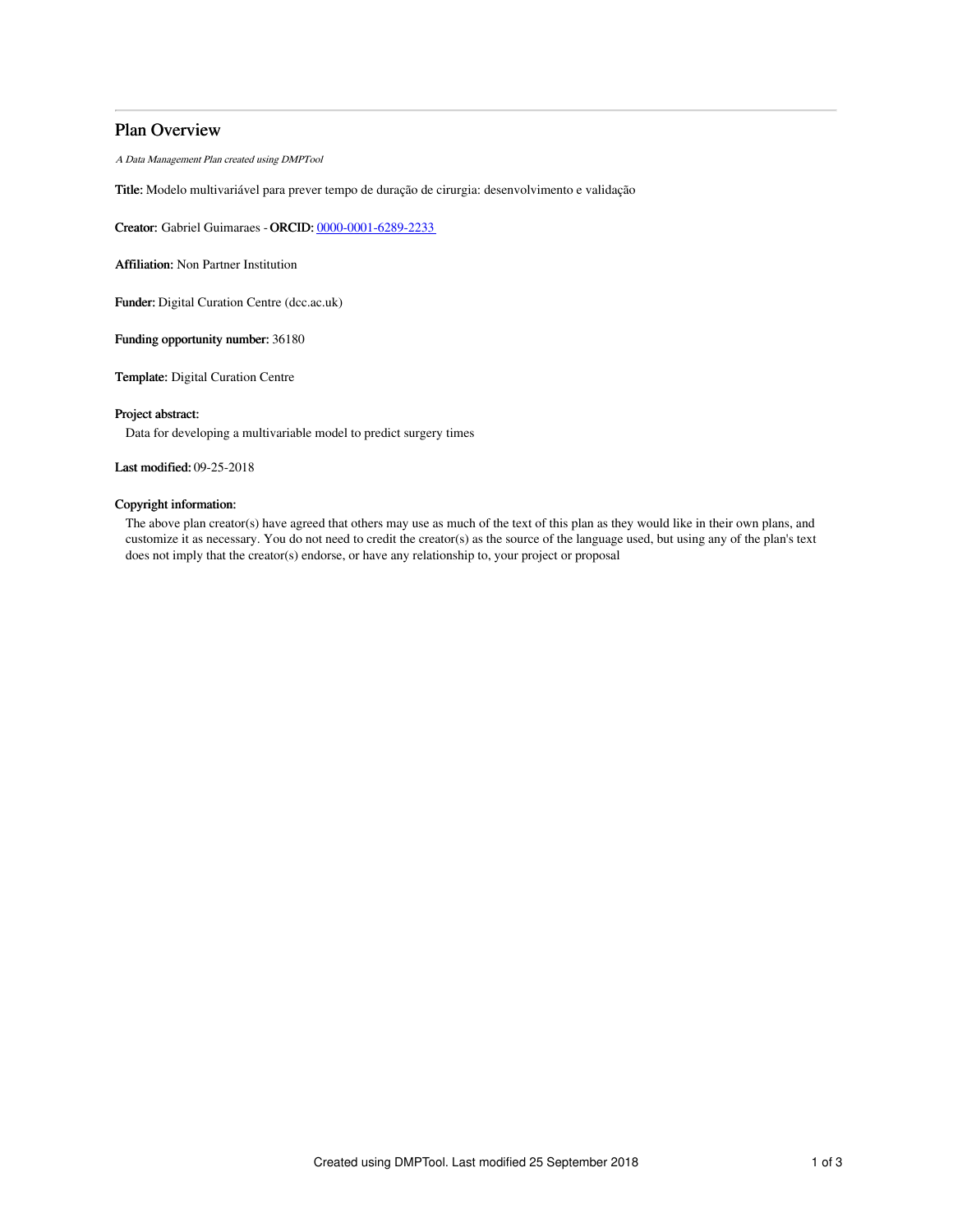# Modelo multivariável para prever tempo de duração de cirurgia: desenvolvimento e validação

# Data Collection

#### What data will you collect or create?

I will create a table where the first column is called id. Each surgery will be represented by a unique ID, a number not correlated to any other variable to prevent identification. Following columns will be age (ordinal variable 18-29, 30-39, 40-49, 50-59, 60-64, 65-74, 75-84, 85-96, >96), body mass index (kg/m²), previous surgeries at the same site (count), surgeries planned (compound variable representing every surgery planned), main surgeon code (an internal unique code for each surgeon), week day (sunday to saturday), starting time (morning, afternoon), main anesthesiologist code (an internal unique number for each anesthesiologist), surgery time estimated by the main surgeon, surgery time estimated by the anesthesiologist.

Data will be stored in CSV format and we expect thousands of cases.

CSV enables sharing and long-term access to the data because it is very simple and universal.

#### How will the data be collected or created?

We plan to use RedCAp for data collection but if it fails, we will adopt FormSUS which handles versioning and can export to CSV format. Twelve independent research assistents will help in data collection. Weekly, i will audit two random records. Also, i will perform summary statistics for the collected data (minimum, maximum, median, mean and standard variation, to assure consistency) and will also audit extreme cases (outliers). Some cases will also be collected more than once by independent research assistants at random, to assure data consistency. If any error is detected, i will call the responsible for the collection of the wrong data and we will study the error source and plan new strategies to mitigate it.

Data entry will be standarized by the RedCap or FormSUS forms.

#### Documentation and Metadata

#### What documentation and metadata will accompany the data?

A readme file will accompany the data to help secondary users to understand and reuse it. Full columns names including units of measurement or possible classess. It will include the study title and public study register (which includes methodology used), where to find the official data (it is important to give an official source because modified data may be shared between users), who created the data, the date of creation and file version and conditions to access and use it. A link to the public source code used in data analysis will also be shared.

### Ethics and Legal Compliance

#### How will you manage any ethical issues?

Before the study starts, we need to gain approval from our local ethics comitee. We will ask authorization for individual patient data preservation and sharing. No indentification variable will be collected in this study. No sensitive data is expected.

#### How will you manage copyright and Intellectual Property Rights (IP/IPR) issues?

Data is owned by Hospital Universitário de Brasília. We plan to publish the data using Creative Commons Attribution 4.0 International licence. We plan to publish the versions of the shared data every 12 months or more, because we intend to shuffle the cases order to make individual identification even harder.

### Storage and Backup

#### How will the data be stored and backed up during the research?

Redcap and FormSUS have sufficient storage, free of charge. We plan to download data and make backups every 6 months in an encrypted file stored in Mendeley Data. The principal investigator will be responsible for the data backup. In the event of an incident in RedCap or FormSUS server, data from the Backup will be recovered from Mendeley Data.

### How will you manage access and security?

We do not plan to collect any sensitive data. The data collected does not need to be secured.

I will comply with law 13.709 published in 14/08/2018, retrieved September 13, 2018, from http://www.planalto.gov.br/ccivil\_03/\_Ato2015-2018/2018/Lei/L13709.htm and HIPAA (Health Insurance Portability and Accountability Act).

## Selection and Preservation

#### Which data are of long-term value and should be retained, shared, and/or preserved?

All the collected data have medium-term value because they are specific for our hospital. The data does not need to be destroyed for contractual, legal or regulatory purposes, but from surgeries not performed anymore or from professionals who do not work for the hospital anymore will not be used anymore. We intend to preserve the data in Mendeley Data up until Mendeley Data drops it.

#### What is the long-term preservation plan for the dataset?

It will be held in Mendeley Data and RedCap or FormSUS. We do not expect any direct cost for us using those technologies.